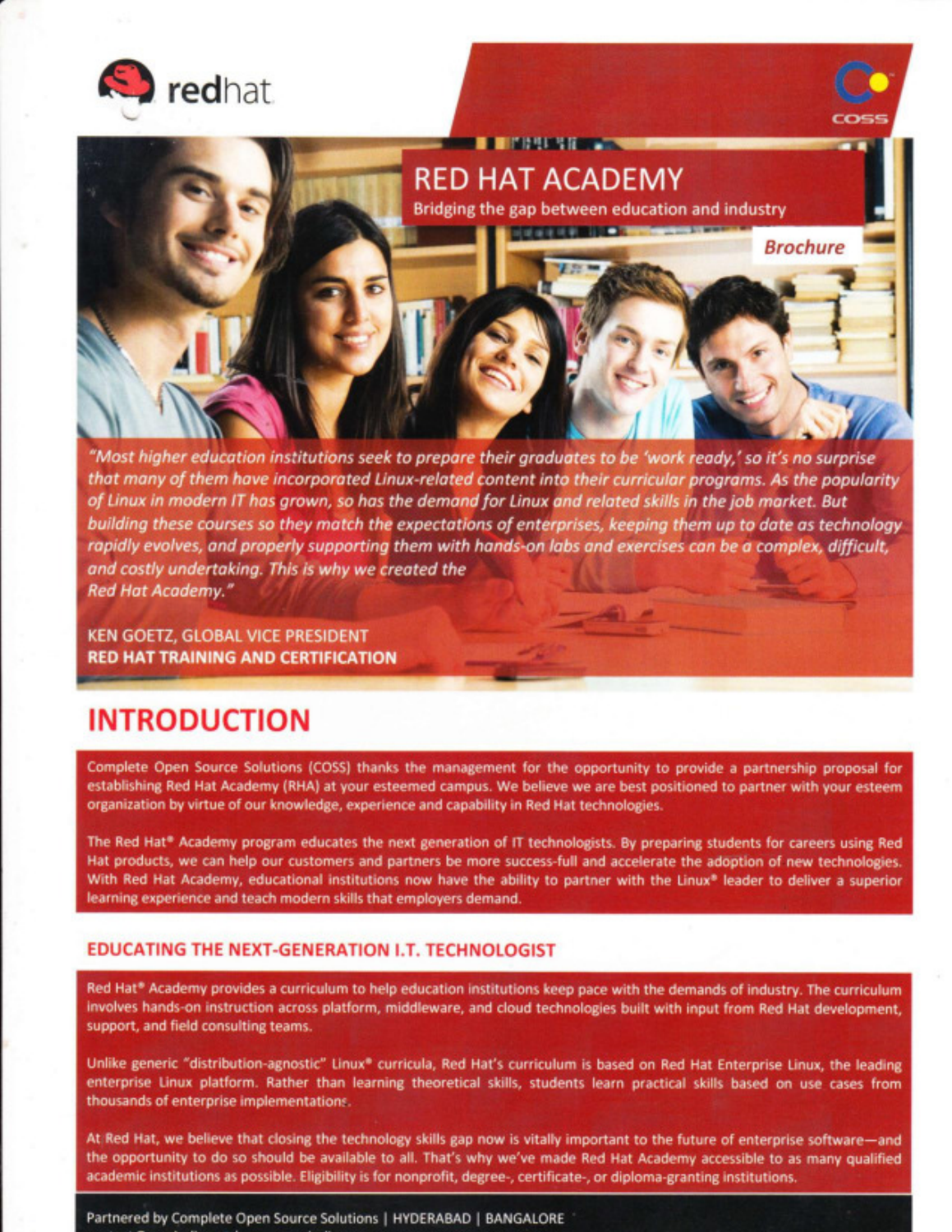#### TRAINED, TESTED, AND TRUSTED

#### PROGRAM FEATURES

Features of the program include:

online program enrollment.

edge, job-relevant IT skills.

accommodate their students.

Hat online training courses.

printed, or online.

career potential.

Partner.

technology.

instructors.

The Red Hat Academy program partners with academic

institutions to offer top-quality educational curricula on Red

Hat technologies to help students reach their academic and

Global availability of content in up to nine languages.

No-cost membership to qualifying universities, with easy

Industry-leading curriculum that covers Linux, cloud, and middleware technologies to help students acquire cutting-

Multiple student courseware formats that include e-book,

Instructor skill improvement through no-cost access to Red

Globally standardized materials available through the Red

certification offerings. The program provides access to five

Hat Academy portal, a new web-based order process.

Red Hat Academy offers a range of curriculum and

Learn to deploy, administer, manage, and secure Red Hat

Flexible hands-on lab options to help academies

**Discounted Red Hat certifications for students and** 

**Discounted Training Delivered by Red Hat's Trusted** 

Collaboration with the world's leader in open source

More than 90% of Fortune Global 500 companies rely on Red Hat. We know that finding IT professionals who know your technologies and have the right skills can be challenging. The Red Hat Academy curriculum is best-in-class training that offers a diverse curriculum that sets a foundation for system administrators and developers.

- 96% of Red Hat students say they are better prepared now than before class to maximize the value of their Red Hat technology investment.
- 83% of Linux job postings seek Red Hat Certified Professionals.

#### PROGRAM FEATURES

The Red Hat Academy program partners with academic institutions to offer top-quality educational curricula on Red Hat technologies to help students reach their academic and career potential.

#### Features of the program include:

- Global availability of content in up to nine languages.
- **Discounted Training Delivered by Red Hat's Trusted** Partner.
- No-cost membership to qualifying universities, with easy online program enrollment.
- Collaboration with the world's leader in open source technology.
- Industry-leading curriculum that covers Linux, cloud, and middleware technologies to help students acquire cuttingedge, job-relevant IT skills.
- Multiple student courseware formats that include e-book, printed, or online.
- Flexible hands-on lab options to help academies accommodate their students.
- Discounted Red Hat certifications for students and instructors.
- Instructor skill improvement through no-cost access to Red Hat online training courses.
- Globally standardized materials available through the Red Hat Academy portal, a new web-based order process.

#### CLOUD COMPUTING

| Support organizational movement to the cloud.<br>. Red Hat OpenStack Administration I (CL110) | <b>Master middleware applications.</b><br>. Red Hat JBoss* Enterprise Application Development I (JB225)<br>• JB125 (coming soon) |
|-----------------------------------------------------------------------------------------------|----------------------------------------------------------------------------------------------------------------------------------|
|                                                                                               |                                                                                                                                  |

#### RED HAT CERTIFICATION

### COURSEWARE AND HANDS.ON LABS

MIDDLEWARE DEVELOPMENT

**CURRICULUM AND CERTIFICATION** 

in-demand courses with more on the way.

**CORE SYSTEM ADMINISTRATION** 

• Red Hat System Administration I (RH124)

• Red Hat System Administration II (RH134) · Red Hat System Administration III (RH254)

The Red Hat Academy offers three certification tracks.

- 50% discount for students | 75% discount for instructors
- Red Hat Certified System Administrator (RHCSA) | EX200
- Red Hat Certified Engineer (RHCE) | EX300
- Red Hat Certified JBoss Developer (RHCJD) | EX225)

#### **HTML5** (no-cost option)

**Red Hat Enterprise Linux** 

**Enterprise Linux** 

- \* Student guides in HTML5 format.
- \* Cannot be printed, annotated, or viewed offline.

Red Hat Linux system administrator **salaries are 10% higher** than other Linux system administrator:

#### ABOUT RED HAT p ro redh

^

Red Hat is the world's leading provider of open source software solutions, using a community powered approach to provide reliable and high-performing cloud, Linux, middleware, storage, and virtualization technologies. Red Hat also offers award-winning support, training, and consulting services. As a connective hub in a global network of enterprises, partners, and open

#### Partnered by COSS - Complete Open Source Solutions

COSS is the number one training partner for Red Hat in India and SAARC countries and has successfully delivered quality and value added technology training over thirteen years. We believe our experience in successfully training and pacing students aiong with our cost efficient deliverv model will help us deliver the proposed services and the benefits,

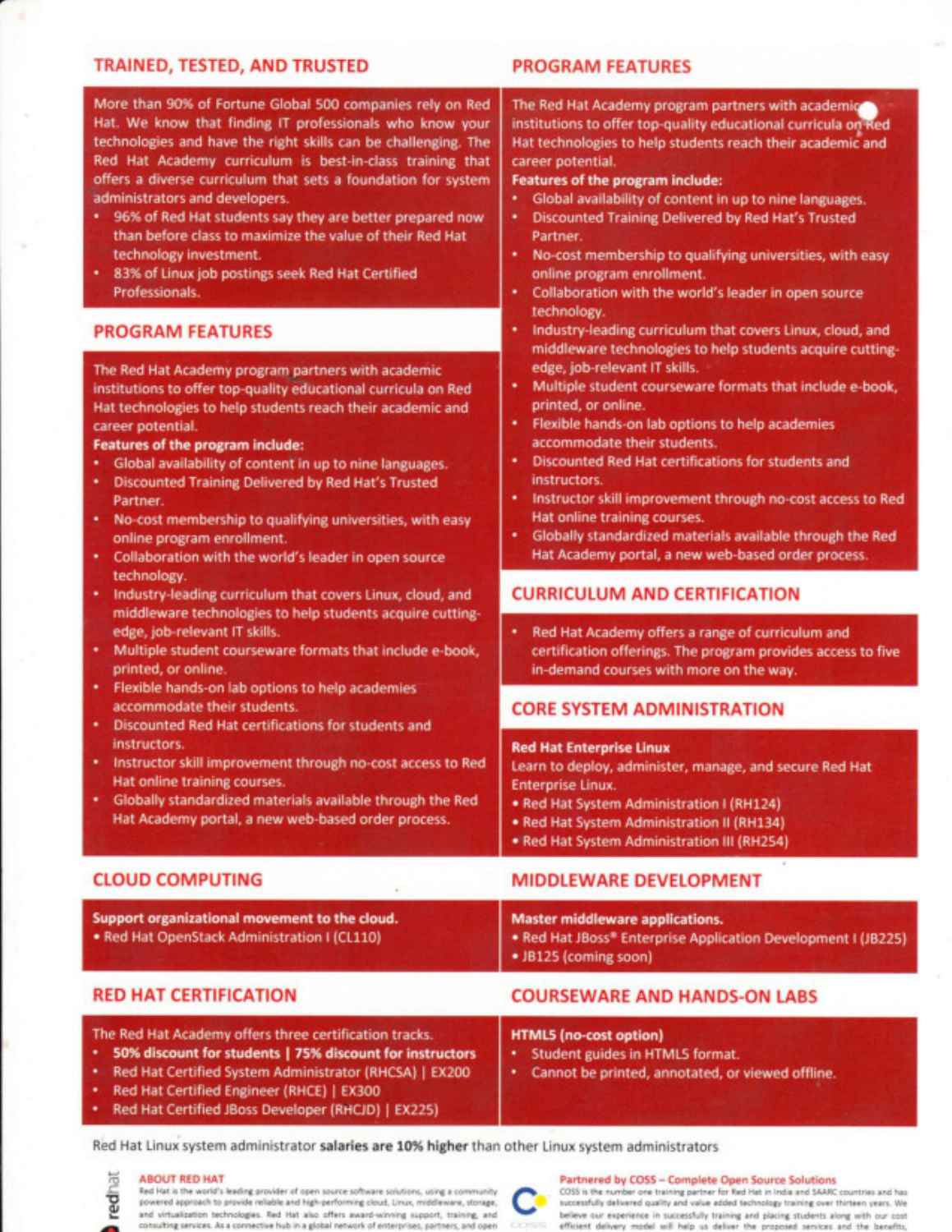

## **RED HAT ACADEMY**

Bridging the gap between education and industry



### **RED HAT ACADEMY REGISTRATION**

Q: I am the representative of my institution. Who do I contact if I have not yet registered for this RHA Program?

A: This Email communication will take you to the right direction and get the agreement signed with Red Hat and Get your Red Hat Academy Status for your institution.

Q: Where do I go for more information about the Red Hat Academy program?

A: Go through the attached brochure.

### **MEMBERSHIP**

| Q: How do I apply for membership?                                  | A: You will be getting an Account Setup form, in which you may have to provide the college<br>details with the Authorised person's name and the Academy Manager's contact details. The<br>same will be submitted to Red Hat for MoU process.                                                                                                                                                                                                                                                |
|--------------------------------------------------------------------|---------------------------------------------------------------------------------------------------------------------------------------------------------------------------------------------------------------------------------------------------------------------------------------------------------------------------------------------------------------------------------------------------------------------------------------------------------------------------------------------|
| Q: What is the membership fee?                                     | A: There is no cost to join the Red Hat Academy program.                                                                                                                                                                                                                                                                                                                                                                                                                                    |
| Q: How do I know my membership<br>application was received?        | A: Once we received the above information, we will inform you the progress of the membership<br>agreement over email/phone.                                                                                                                                                                                                                                                                                                                                                                 |
| Q: How long will it take to process my<br>member-ship application? | A: Allow up to 10 business days to process your application. You will be notified by email when<br>your application has been processed.                                                                                                                                                                                                                                                                                                                                                     |
| Q: What are the membership application<br>guidelines?              | A: The membership application guidelines are:<br>Membership is available exclusively to degree-, diploma-, and certificate-granting institutions.<br>۰<br>Members must be formally accredited by a public or other governing body.<br>٠<br>Members must be non-profit institutions.<br>٠<br>Curriculum provided to members must be delivered across multiple weeks, which is no less<br>٠<br>than an eight-week time frame, unless concerned with your regional Red Hat Academy<br>manager. |
| Q: What is the term of the membership?                             | A: Memberships are valid for one year.                                                                                                                                                                                                                                                                                                                                                                                                                                                      |
| Q: How can we get access to the FREE<br>HTML course material?      | A: Along with the Membership singing form. Institution have to share minimum 200 students list<br>with their contact details to get the access.<br>We will guide the institutions and students on the process.                                                                                                                                                                                                                                                                              |
| Q: What is next after the membership<br>signing.                   | A: Once Institution share the details with Red Hat, Red Hat will come to the Campus<br>with a Technical Person to have a workshop for students to make them understand<br>about this program and how it is going to help them.                                                                                                                                                                                                                                                              |
| Q: What courses are a part of the Red<br>Hat Academy program?      | A: The Red Hat Academy has Linux, middleware, and cloud course pathways, including:<br>· Red Hat System Administration I (RH124)<br>- Red Hat System Administration II (RH134)<br>· Red Hat System Administration III (RH254)                                                                                                                                                                                                                                                               |
|                                                                    | . Red Hat OpenStack® Administration I (CL110)<br>. Red Hat JBoss® Enterprise Application Development I (JB225)                                                                                                                                                                                                                                                                                                                                                                              |

. Coming soon:JBoss Application Development I (J8125)